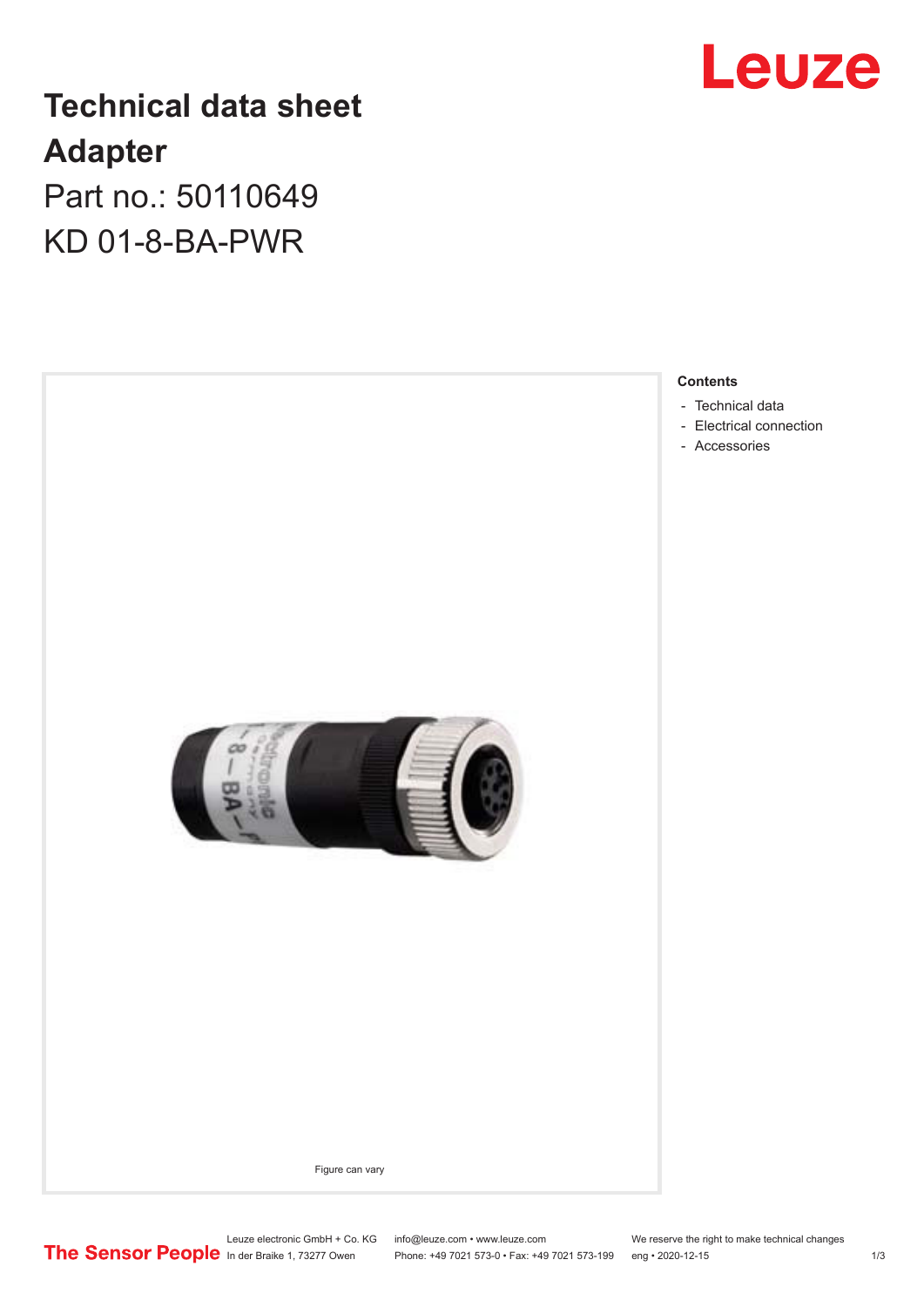## <span id="page-1-0"></span>**Technical data**

# Leuze

#### **Electrical data**

|                                           |             | <b>Width across flats</b>      | 18 mm       |  |
|-------------------------------------------|-------------|--------------------------------|-------------|--|
| Performance data                          |             | Mating cycles, max.            | > 50        |  |
| Rated operating current                   | 2,000 mA    | Cable hole                     | $68$ mm     |  |
| Rating voltage (DIN EN 60664-1)           | 60 V        |                                |             |  |
| Rated impulse voltage (DIN EN<br>60664-1) | 800 V       | <b>Environmental data</b>      |             |  |
|                                           |             | Ambient temperature, operation | $-40$ 85 °C |  |
| <b>Connection</b>                         |             |                                |             |  |
| <b>Number of connections</b>              | 2 Piece(s)  | <b>Certifications</b>          |             |  |
|                                           |             | Degree of protection           | IP 67       |  |
| <b>Connection 1</b>                       |             |                                |             |  |
| <b>Type of connection</b>                 | Connector   | <b>Classification</b>          |             |  |
| <b>Thread size</b>                        | M12         | <b>Customs tariff number</b>   | 85366990    |  |
| <b>Type</b>                               | Female      | eCl@ss 5.1.4                   | 27279201    |  |
| No. of pins                               | 8-pin       | eCl@ss 8.0                     | 27440104    |  |
| Encoding                                  | A-coded     | eCl@ss 9.0                     | 27069190    |  |
| Version                                   | Axial       | eCl@ss 10.0                    | 27440106    |  |
|                                           |             | eCl@ss 11.0                    | 27440106    |  |
| <b>Connection 2</b>                       |             | <b>ETIM 5.0</b>                | EC002498    |  |
| <b>Type of connection</b>                 | Jack socket | <b>ETIM 6.0</b>                | EC002498    |  |
|                                           |             | <b>ETIM 7.0</b>                | EC002925    |  |
| Cable properties                          |             |                                |             |  |
| <b>AWG</b>                                | 20          |                                |             |  |

**Mechanical data**

## **Electrical connection**

#### **Connection 1**

| Type of connection | Connector |
|--------------------|-----------|
| <b>Thread size</b> | M12       |
| <b>Type</b>        | Female    |
| No. of pins        | 8-pin     |
| Encoding           | A-coded   |
| Version            | Axial     |

#### **Connection 2**

 $\overline{a}$ 

**Type of connection Jack socket** 

## **Accessories**

## Power supply units

| Part no.   | <b>Designation</b> | <b>Article</b>    | <b>Description</b>                                                                                          |
|------------|--------------------|-------------------|-------------------------------------------------------------------------------------------------------------|
| 50110748 * | NT 24-24W          | Power supply unit | Type of power supply unit: Plug-in power supply unit<br>Output: 24 V DC, 1 A<br>Input: 110240 V AC, 5060 Hz |

\* Necessary accessories, please order separately